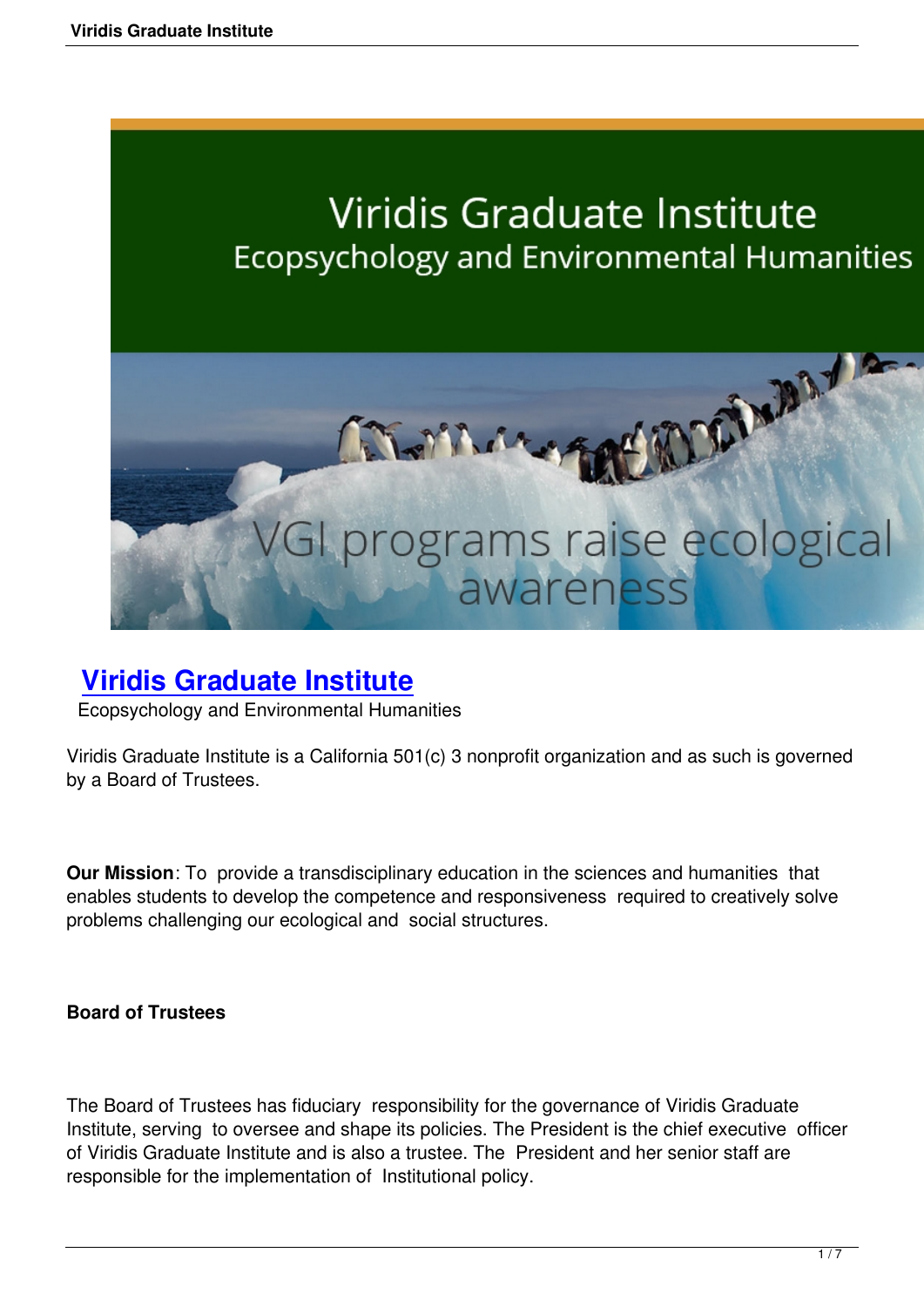The role of a trustee involves serious work and a significant time commitment. The Board meets three times a year. The trustees are a highly-accomplished, dedicated, and lively group of people who share an uncommon loyalty for, and commitment to, Viridis Graduate Institute and its commitment to becoming one of the best educational institutions of its kind in the country. For these reasons, Viridis Graduate Institute has high expectations for the effectiveness of its Board and for the contribution of its individual members. The Statement of Trustee Roles and Responsibilities is intended to familiarize trustees with the expectations for service on the Board.

# **Trustees**

#### **Patricia Berry, Ph.D.**

 Co-founder of the field Archetypal Psychology. Dr. Berry is a Zurich-trained Jungian Analyst and author of *Echo's Subtle Body: A Contribution to Archetypal Psychology*. She lectures internationally and has served as president of the Inter-Regional Society of Jungian Analysts and of the New England Society of Jungian Analysts. Currently, she has a private practice in California. Dr. Berry is a Founding Board member.

#### **Andrew Beath**

 Andrew Beath is the founder of EarthWays Foundation in Malibu, California. EarthWays was founded to encourage personal awareness and social responsibility from a global perspective. Andrew's work is to initiate small-scale projects that are cutting edge models for environmental preservation, human potential and sustainable development. He is the author of the book *Cons ciousness in Action*

. Website:

#### www.earthways.org

. Andrew is a Founding Board member.

#### **Pam Bjork, Ph.D.**

 Mythologist, business entrepreneur and award-winning restaurateur, Dr. Bjork serves on numerous boards and is a specialist on the mythological, cultural and anthropological meaning in Balinese textiles. Dr. Bjork is a Founding Board member.

#### **Ann DeRosa, M.S., Ph.D.**

 Vice President Strategy, Chilton Capital Management. Ann comes from an extensive corporate and business development background with professional and upper-level management expertise. She is a corporate coach with lifelong entrepreneurial experience in fields of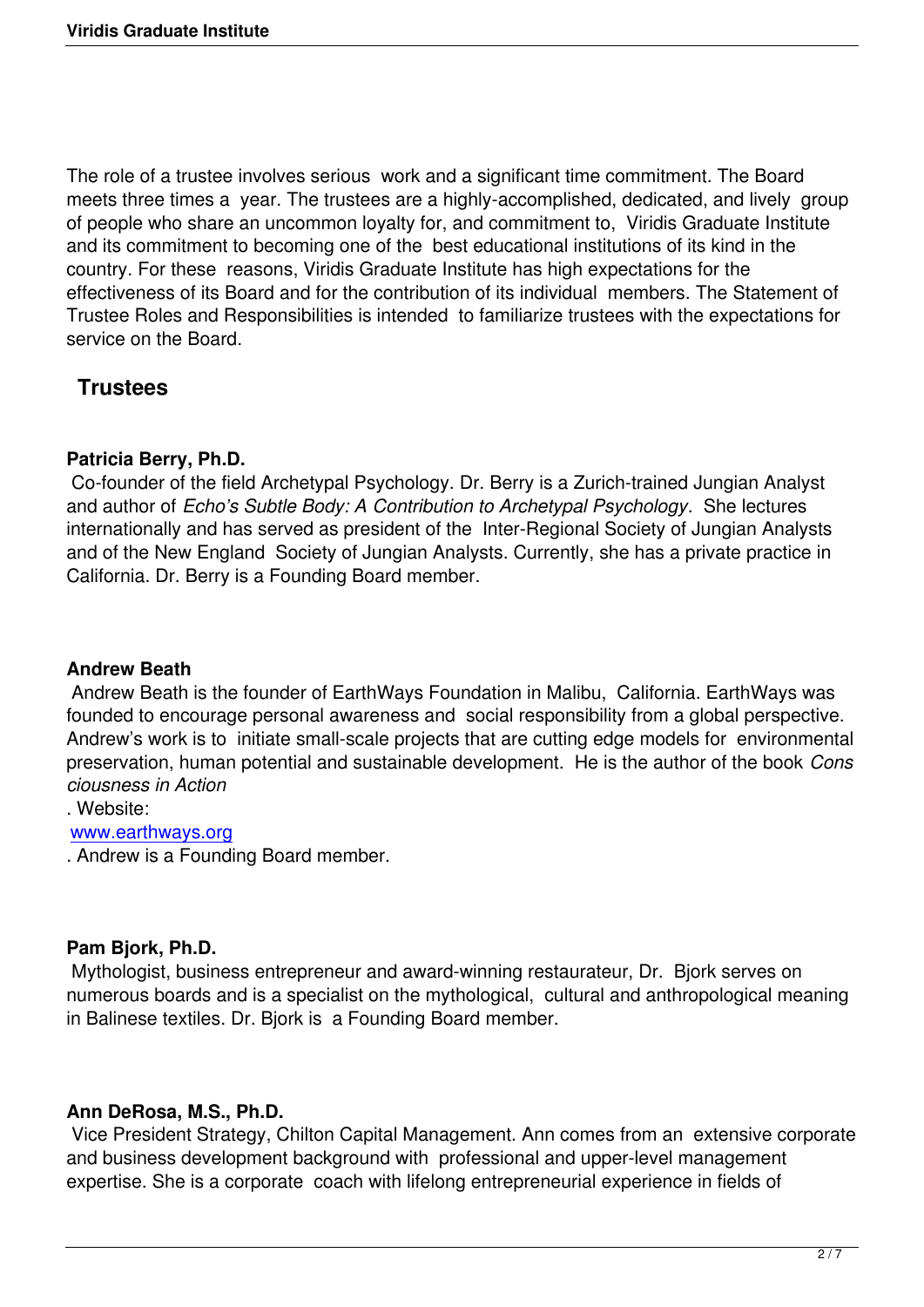academia and research science, commercial real estate, architecture, healthcare, psychology, medical devices, biotechnology and oil & gas. Dr. DeRosa is a Founding Board member.

#### **John Ehrenfeld, Ph.D.**

 Dr. Ehrenfeld currently serves as Executive Director of the International Society for Industrial Ecology. He is the former Director of the MIT Program on Technology, Business, and Environment, an interdisciplinary educational, research, and policy program. He holds a post as Senior Research Scholar at the Yale School of Forestry and Environmental Studies. He is the author of *Sustainability by Design* and an editor of the Journal of Industrial Ecology. Website: Website: www.johnehrenfeld.com . Dr. Ehrenfeld is a

Founding Board member.

#### **Thomas Moore, Ph.D.**

 Thomas Moore is an American writer of popular spiritual books including the *New York Times* best-seller,

*Care of the Soul*

(1992). He is a psychotherapist influenced by the writings of Carl Jung and James Hillman and lectures internationally. His books include:

*The Re-Enchantment of Everyday Life, , The Education of the Heart, Dark Night of the Soul, The Soul of Sex*

, *A Life at Work: The Joy of Discovering What You were Born to Do*

, *Writing in the Sand: Jesus and the Soul of the Gospels* . His latest books, *Care of the Soul in Medicine*  and a collection of short stories about golf, *The Guru of Golf* was published 2010. Website: www.careofthesoul.net

. Dr. Moore is a Founding Board member.

#### **Lori Pye, Ph.D.**

Dr. Pye is a Founder and President of Viridis Graduate Institute.

 Dr. Pye's background consists of environmental & marine conservation, undergraduate and graduate academic instruction. As an environmentalist, Dr. Pye worked with international NGOs to co-develop the Eastern Tropical Pacific Biological Seascape Corridor with the Ministers of the Environment from Costa Rica, Colombia, Panama, and Ecuador. She has led international conferences on diverse issues: *Nature and Human Nature, The Mythology of Violence, The Aesthetic Nature of Change* , and *Th*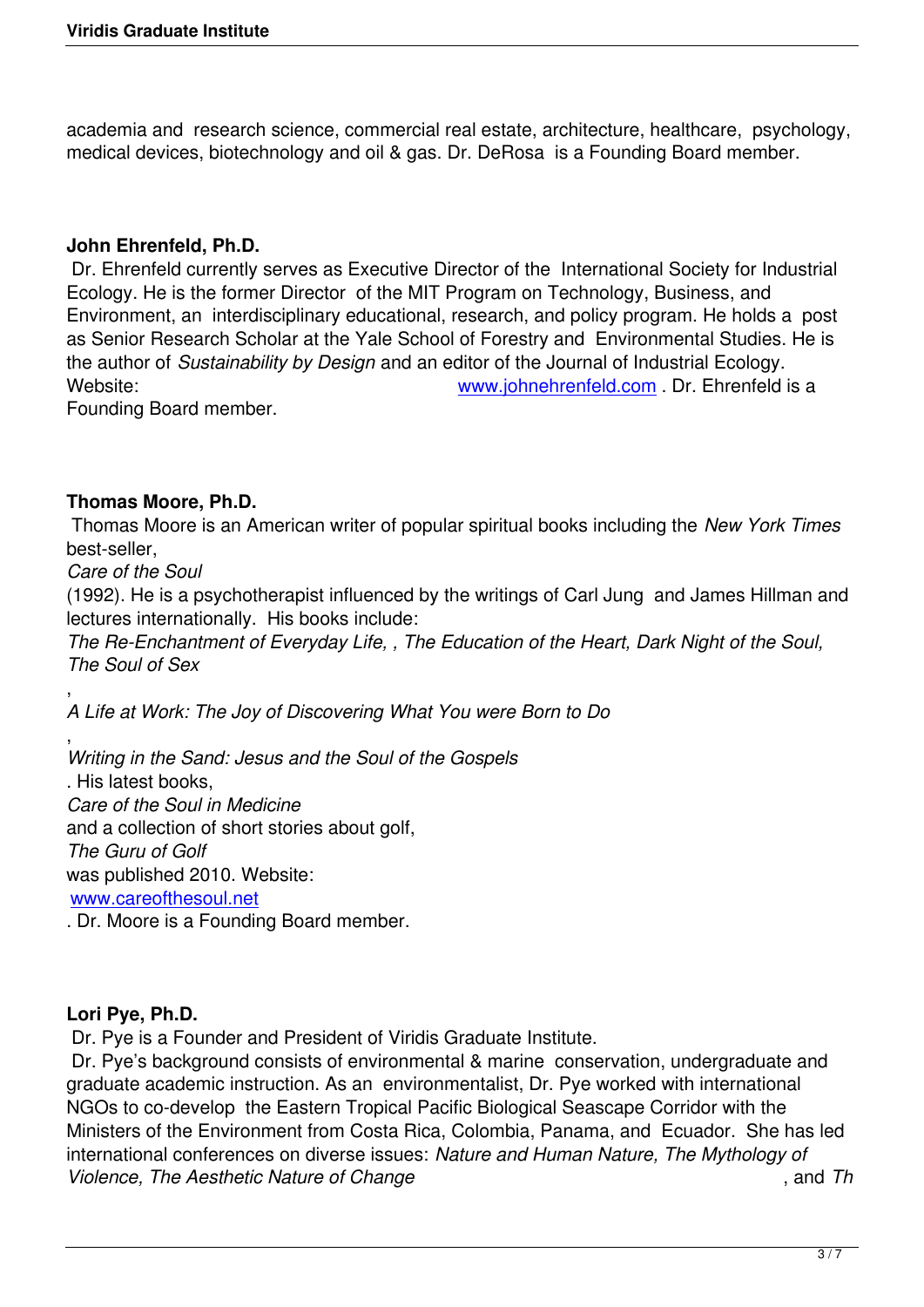.

*ese Women: Honoring Women in Archetypal and Depth Psychology*

Dr. Pye's unique contribution to the developing field of ecopsychology brings together the sciences and humanities through the examination of literature, art, ecological, biological, and depth psychological principles essential to the processes of transforming deeply rooted unconscious narratives that drive human practices, civic illiteracy, policies, and decisions about how we design and craft our world in both creative and destructive ways.

Dr. Pye has multiple publications in peer-reviewed journals and teaches internationally. She is a member of the International Union for Conservation of Nature (IUCN) Commission on Education and Communication (CEC), European Ecopsychology Society (EES), International Society for Environmental Ethics (ISEE) and serves on the Editorial Board for *Ecopsychology Journal* . She

currently lectures at Viridis Graduate Institute, University of Santa Barbara (UCSB), and Kaweah Delta Mental Health Hospital Psychiatric Residency Program. Dr. Pye is currently writing the first textbook on ecopsychology:

#### *Introducing Ecopsychology*

to be published by Routledge in 2018.

#### **Ann Vermeer, M.A.,**

 Ann Vermeer, M.A., D.A. (c) is the Vice President of Viridis Graduate Institute. A former telecommunications executive, Ann is committed to facilitating change with those who wish to examine habitual patterns and narratives that keep them stuck. She engages practices and philosophies from yoga, depth psychology, mythology, and 12-step recovery programs to discover new, more creative narratives that foster self-healing and wholeness. She received her M.A. in Mythological Studies with an Emphasis in Depth Psychology. Ann also serves on the Board of Boulder Friends of Jung, is a member of the International Association of Yoga Therapists, and owns Chiron Therapeutic Yoga in Longmont, Colorado. Ann is a yoga therapist and certified iRest® Yoga Nidra instructor. Ann is a Founding Board member and currently completing her doctorate degree. As Vice President, Ann supports the President and Board of Trustees in promoting the institute's mission, educational programs, institutional effectiveness, teaching, managing alumni relations and programs, expanding visibility and reputation of the institute through partnerships and collaborations both nationally and internationally.

#### **Elyn Zimmerman, M.F.A.**

Zimmerman received her Master's degree in Art at UCLA. She taught art from 1972 to 1986 as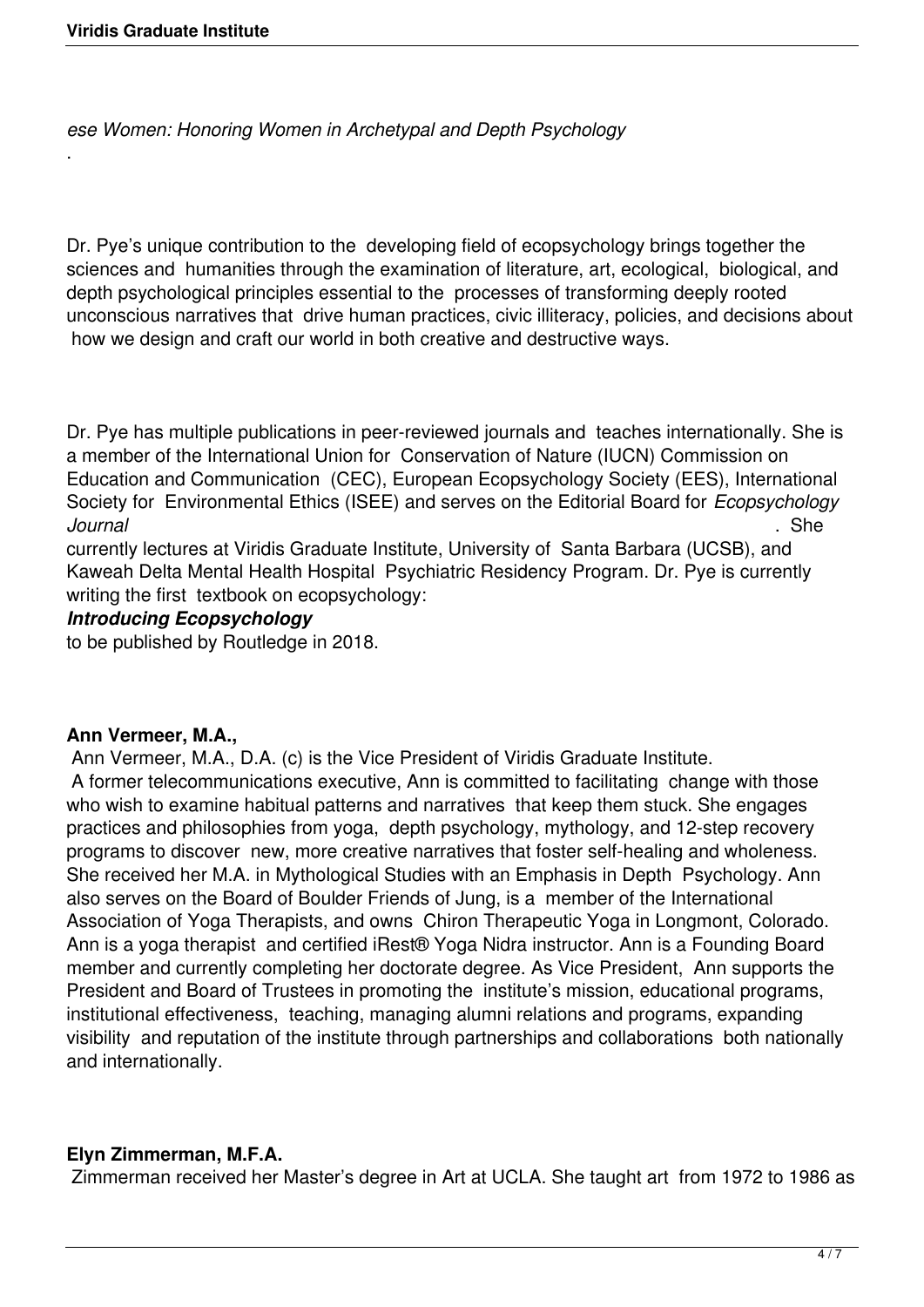Assistant Professor at California State University, San Francisco; California Institute of the Arts; and the State University of NY at Purchase, NY. Zimmerman has numerous commissioned pieces and has received a number of awards and grants for her artwork that includes: 2007 Excellence in Design for Capsouto Park, Art Commission of the City of New York 2010, Resident American Academy in Rome (RAAR '10) Roy Lichtenstein Residency, 2010 Great Places in America Award (Public Spaces). She has served on numerous boards including Board of Directors, Columbia Land Conservancy, Columbia County, NY., Commissioner, Commission of Fine Arts, Washington, DC., Board of Directors, Bill T. Jones / Arnie Zane Dance Company. Website: www.elynzimmerman.com . Elyn is a Founding Board member. **Ely n Zimmerman is a 2016 recipient of the third annual Isamu Noguchi Award, given to recognize individuals who share Noguchi's spirit of innovation, global consciousness, and East-West exchange.**

# **Honorary Trustees**

### **Joan Stroud Blaine**

Co-Founder, Stroud Water Research Center. Joan is a Founding Honorary Board member.

**Lyn Cowan, Ph.D.** Jungian Analyst and Author

**Mary Leibman** Depth Psychotherapist

#### **J. Marc McGinnes, J.D.**

Emeritus Senior Lecturer, Environmental Studies, University of California Santa Barbara

# **Advisory Board**

**Lita Albuquerque** , Artist

**[Pamela Burton](http://litaalbuquerque.com/)** , M.Arch., Leed Green Associate, Fellow of the American Society of Landscape Architects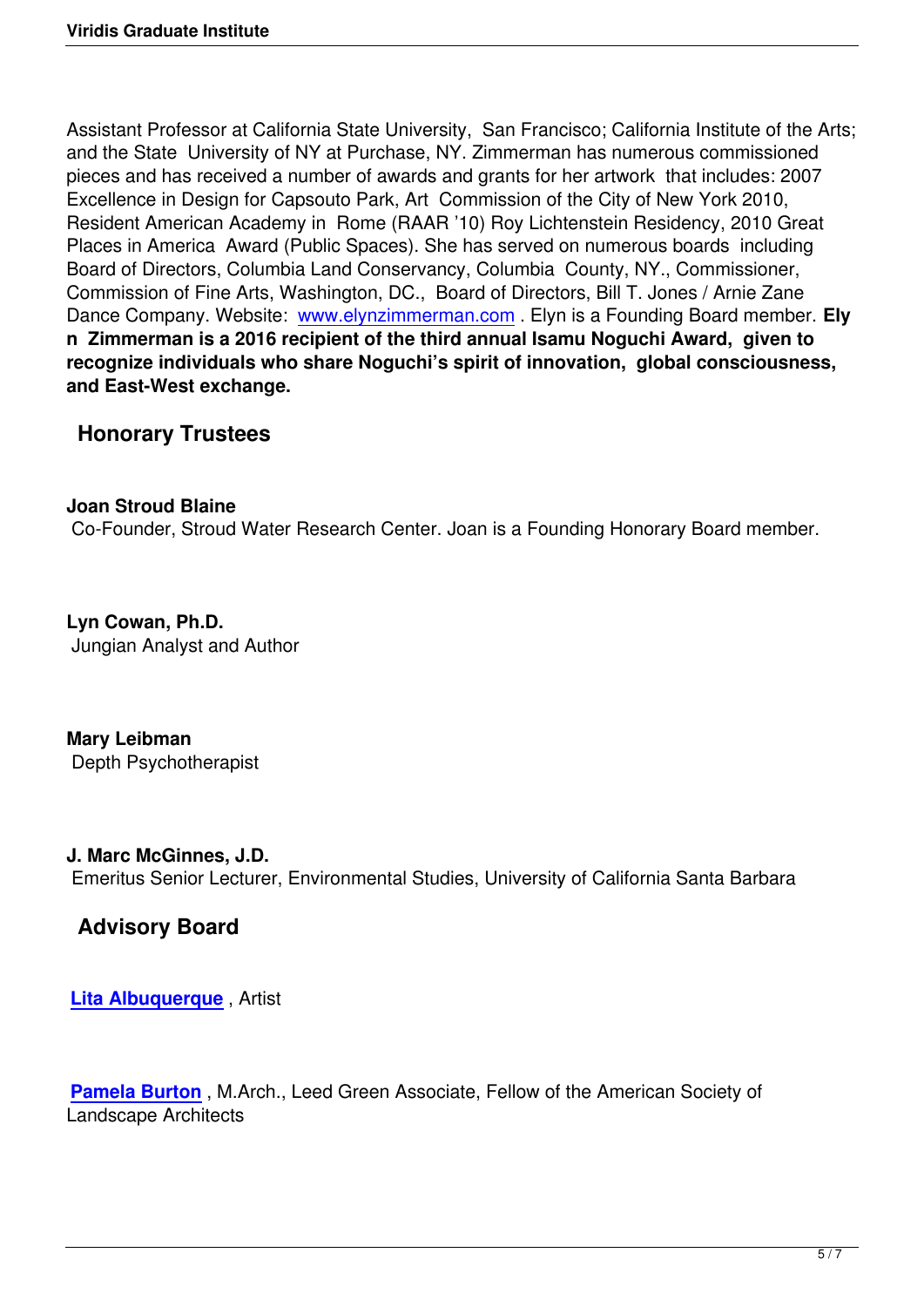**John Davis**, AIA, LEED AP

**Carole Dean**, President, From the Heart Productions

**Christine Downing**, Ph.D.

**Jacqueline M. Feather** , MFT., Ph.D., Jungian Analyst

**[Nely Galán](http://www.jacquelinefeather.com/)**, MA

Pippa Grange, Director, **Bluestone Edge Pty Ltd.** 

**Richard Hertz**, Ph.D.. Fo[rmer Director Art Center'](http://bluestoneedge.com/)s graduate programs

**Brent Kohler**

**Ginette Paris**, Ph.D.

**Will Reed**, Landscape Architect, UK

**Charlene Spretnak** , Author

**Organizational Advisors**

**George Haynes, Ph.D., Academic Consultant**